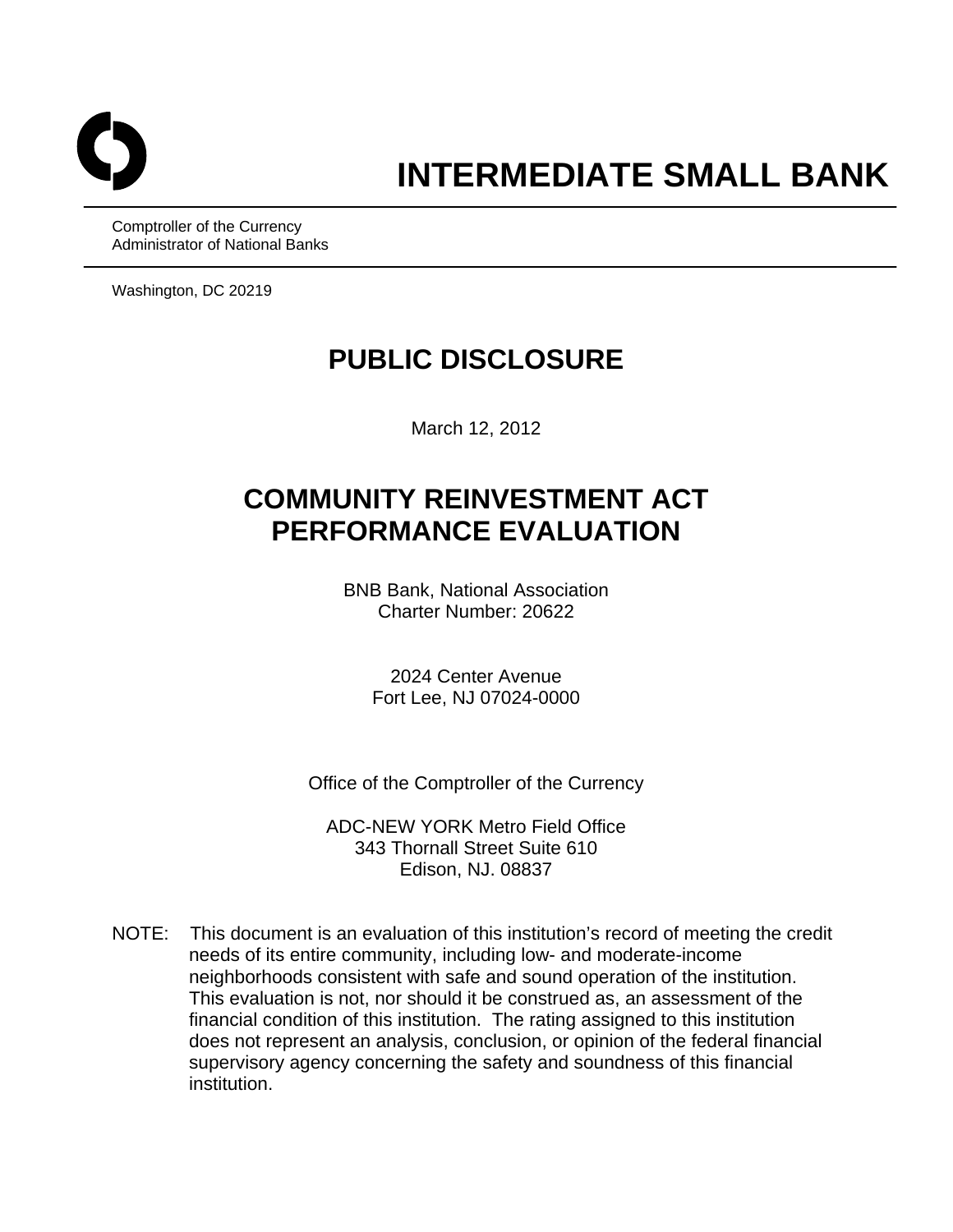#### **INSTITUTION'S CRA RATING: This institution is rated Satisfactory.**

#### **The Lending Test is rated: Satisfactory. The Community Development Test is rated: Satisfactory.**

The primary factors supporting this rating include:

- BNB Bank, N.A. (BNB) has a loan- to-deposit ratio that is more than reasonable.
- BNB's borrower distribution reflects reasonable penetration among businesses of different sizes.
- BNB's geographic distribution of loans reflects reasonable dispersion throughout census tracts of different income levels.
- BNB demonstrates adequate responsiveness to community development needs.

## **Scope of Examination**

This Performance Evaluation assesses the bank's record of meeting the credit needs of the communities in which it operates. We evaluated BNB under the Intermediate Small Bank (ISB) performance criteria, which included a Lending Test and a Community Development Test.

The Lending Test evaluates a bank's record of helping meet the credit needs of its assessment area through its lending activities. The evaluation period under the lending test covers the bank's performance from January 1, 2010 through March 12, 2012. Conclusions regarding BNB's lending performance are based on loans to businesses as business loans are considered the bank's primary loan product based on our review of the number and dollar amount of loans originated during the evaluation period.

The evaluation period for the Community Development Test, which includes community development loans, investments and services, covers the bank's performance from April 6, 2009 through March 12, 2012. All community development activities were reviewed to ensure they met the regulatory definition for community development.

### **Description of Institution**

BNB Bank, N.A. (formerly Broadway National Bank) opened for business on September 16, 1986. The bank is wholly owned by BNB Financial Service Corporation, a one bank holding company, and has two affiliated subsidiaries, BNB NJ Investment Corp. and BNB Funding Corp. BNB relocated its main office from New York City to Fort Lee, New Jersey in September 2003. The bank currently operates two full service branches in New Jersey, one full service branch in New York, and two loan centers located in New York and Pennsylvania. The bank closed a loan center in Cherry Hill, New Jersey in June 2011 due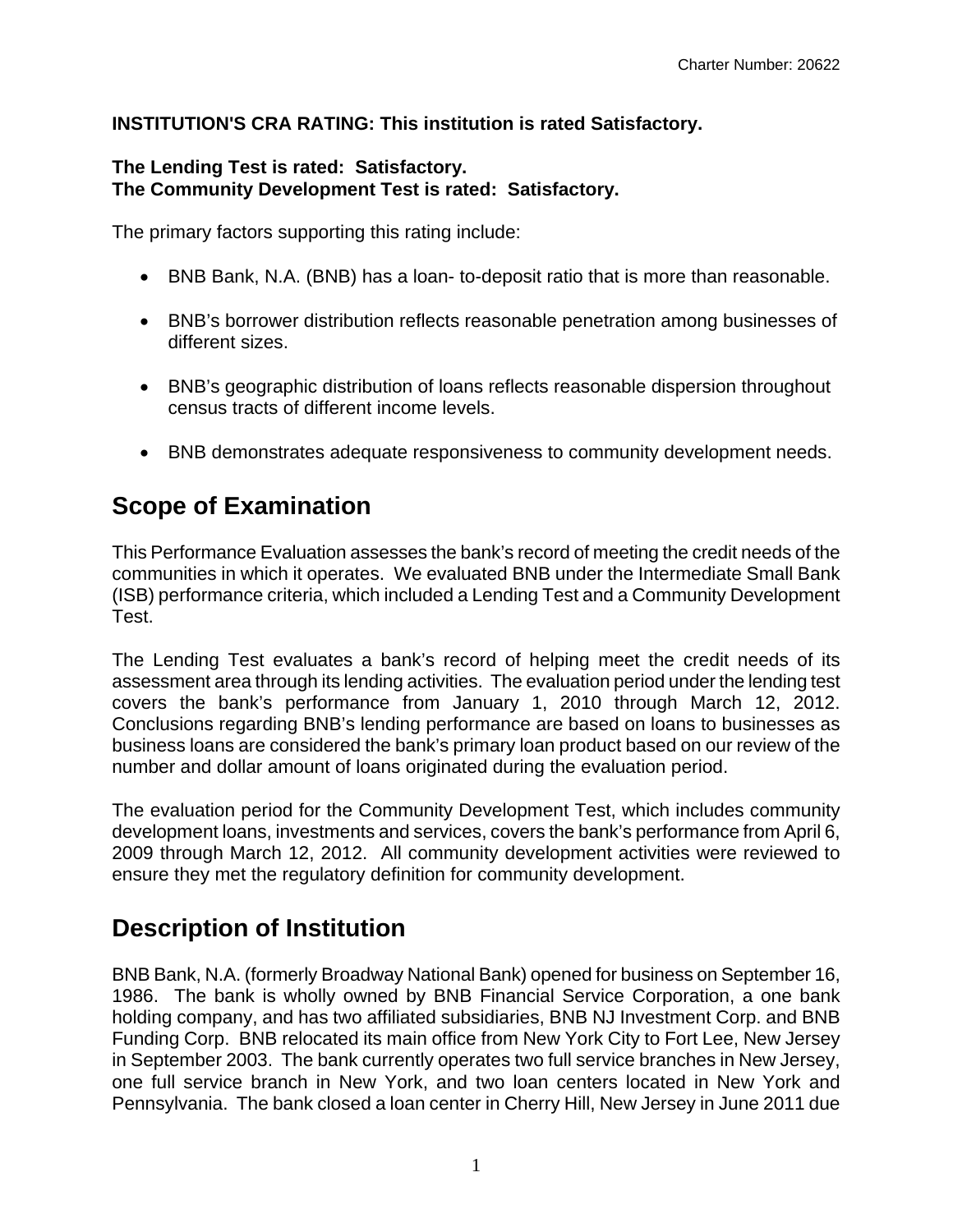to decreased business activity.

BNB had total assets of \$357.2 million as of December 31, 2011. The bank primarily originates commercial mortgage loans and, since 1993, has specialized in U.S. Government Small Business Administration (SBA) lending. BNB is recognized as one of the top SBA lenders in the states of New York and New Jersey. In addition to these commercial lending activities, the bank offers personal, business and online banking services to its million customers. At the end of 2011, the bank reported net loans of \$252.6 million, total deposits of \$304.7 million, and Tier 1 Capital of \$43.2 million.

BNB faces substantial competition in its assessment area. The New York metropolitan area includes some of the largest money center financial institutions in the global market. New York City and northern New Jersey are home to super-regional giants as well as local mortgage bankers and brokers.

There are no financial or legal impediments to hinder BNB's ability to help meet the credit needs of the communities it services. The bank received a "Satisfactory" rating on its prior performance evaluation dated April 6, 2009.

| Demographic Information for BNB's Assessment Area                                                           |                            |                                                                                      |                      |                    |                   |                 |  |  |  |  |
|-------------------------------------------------------------------------------------------------------------|----------------------------|--------------------------------------------------------------------------------------|----------------------|--------------------|-------------------|-----------------|--|--|--|--|
| Demographic Characteristics                                                                                 | #                          | Low<br>$%$ of #                                                                      | Moderate<br>$%$ of # | Middle<br>$%$ of # | Upper<br>$%$ of # | NA*<br>$%$ of # |  |  |  |  |
| Geographies (Census Tracts/BNAs)                                                                            | 2,792                      | 12.07                                                                                | 25.32                | 28.76              | 31.59             | 2.26            |  |  |  |  |
| Population by Geography                                                                                     | 10,756,904                 | 12.94                                                                                | 27.03                | 26.57              | 33.30             | 0.16            |  |  |  |  |
| Owner-Occupied Housing by<br>Geography                                                                      | 4,231,823                  | 2.14                                                                                 | 12.54                | 27.51              | 57.82             | 0.00            |  |  |  |  |
| <b>Businesses by Geography</b>                                                                              | 1,043,781                  | 6.91                                                                                 | 18.96                | 22.31              | 50.77             | 1.05            |  |  |  |  |
| Farms by Geography                                                                                          | 6,883                      | 2.73                                                                                 | 8.91                 | 18.77              | 69.29             | 0.31            |  |  |  |  |
| Family Distribution by Income Level                                                                         | 2,565,466                  | 12.50                                                                                | 26.41                | 26.81              | 34.29             | 0.00            |  |  |  |  |
| Distribution of Low and Moderate<br>Income Families throughout AA<br>Geographies                            | 1,078,509                  | 22.81                                                                                | 37.45                | 25.25              | 14.49             | 0.00            |  |  |  |  |
| Census Median Family Income<br>HUD Adjusted Median Family Income for 2011<br>Households Below Poverty Level | 49.461<br>67,400<br>17.05% | Median Housing Value<br>464.900<br>Unemployment Rate (BLS-<br>8.7%<br>November 2011) |                      |                    |                   |                 |  |  |  |  |

### **Description of Assessment Area**

(\*) The NA category consists of geographies that have not been assigned an income classification.

Source: 2000 US Census and 2011 HUD updated MFI, Bureau of Labor Statistics, National Association of Realtors-3<sup>rd</sup> Quarter 2011

BNB's assessment area consists of nine contiguous counties located in New York and New Jersey. All nine of the counties are in the New York-White Plains-Wayne NY-NJ Metropolitan Division (35644). In New York, BNB designated the whole counties of Bronx, Queens, Kings (Brooklyn), New York (Manhattan), Westchester and Rockland. In New Jersey, BNB designated the whole counties of Bergen, Hudson and Passaic. BNB's assessment area meets the requirements of the regulation and does not arbitrarily exclude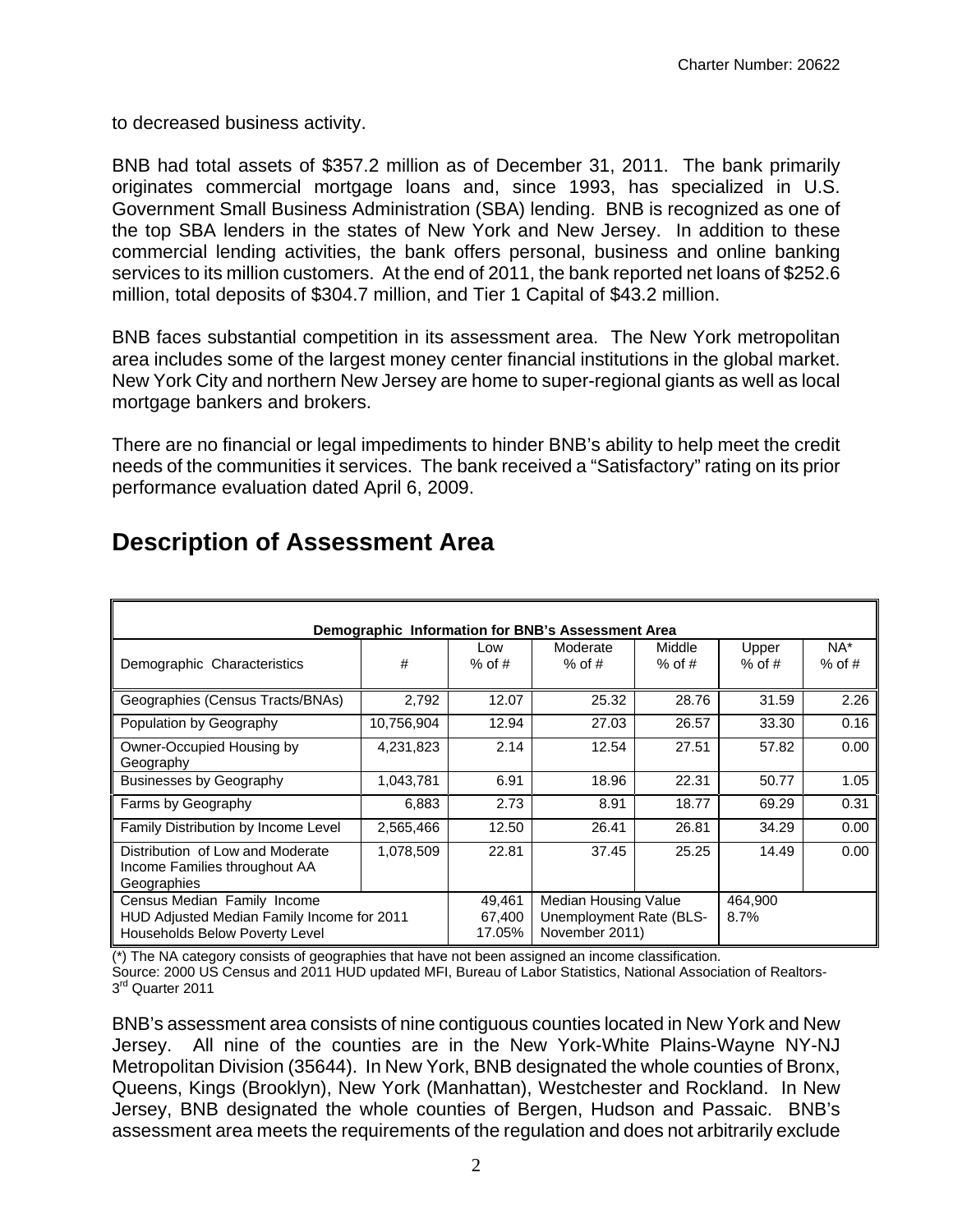any low- or moderate-income areas.

The 2011 HUD adjusted median family income for this assessment area was \$67,400. Within this assessment area, 12.5% of the families were low-income, earning a median income of \$33,700 or less; 26.41% were moderate-income, earning a median income of no more than \$53,920; 17% percent of all households had incomes below the poverty level.

There are a total of 1,043,781 businesses in the assessment area. More than half of the businesses (66%) reported revenues of \$1 million or less, and only 4% of the businesses generated revenues greater than \$1 million. The revenue for the remaining 30% of businesses was unavailable. A majority of the businesses, 51%, are located in upperincome geographies followed by 22% in middle-income, 19% in moderate-income and 7% in low-income geographies.

BNB has three branches: the main office in Fort Lee, New Jersey, a branch in Palisades Park, New Jersey, and a branch in New York City. These branches offer a full line of traditional banking products and services; and all have automated teller machines (ATMs).

New York City is the assessment area's principal city. The New York City economy is the largest regional economy in the United States. The city continues to be a financial leader of the world and a premier location for leading global financial services companies. Other important sectors include media, entertainment, telecommunications, tourism, publishing and garment production. Some of the city's largest employers are New York Presbyterian Healthcare System, Citigroup, JP Morgan Chase, Verizon, and Federated Department Stores.

The New York City economy has struggled following the recession that began in late 2008. Wall Street, a significant contributor to employment in the area, suffered significant layoffs following the financial crisis and has yet to rebound. As of November 2011, the Bureau of Labor Statistics reported the unemployment rate in New York City as 9.1%, compared to the national rate of 8.2%. New York City's unemployment rate has fluctuated between 8.0% and 10.0% for the past three years. The unemployment rate for the New York-White Plains-Wayne NY-NJ Metropolitan Division was 8.7% as of November 2011.

During the evaluation period, OCC representatives met with community development organizations operating in the assessment area. The contacts identified the following needs within the community: affordable housing for purchase or rent, commercial lending to fund various revitalization projects, lines of credit for non-profits, and small business financing.

### **Conclusions with Respect to Performance Tests**

### **LENDING TEST**

BNB's performance under the Lending Test is rated "Satisfactory". The bank's loan-todeposit ratio is more than reasonable and, by dollar amount, a majority of loans were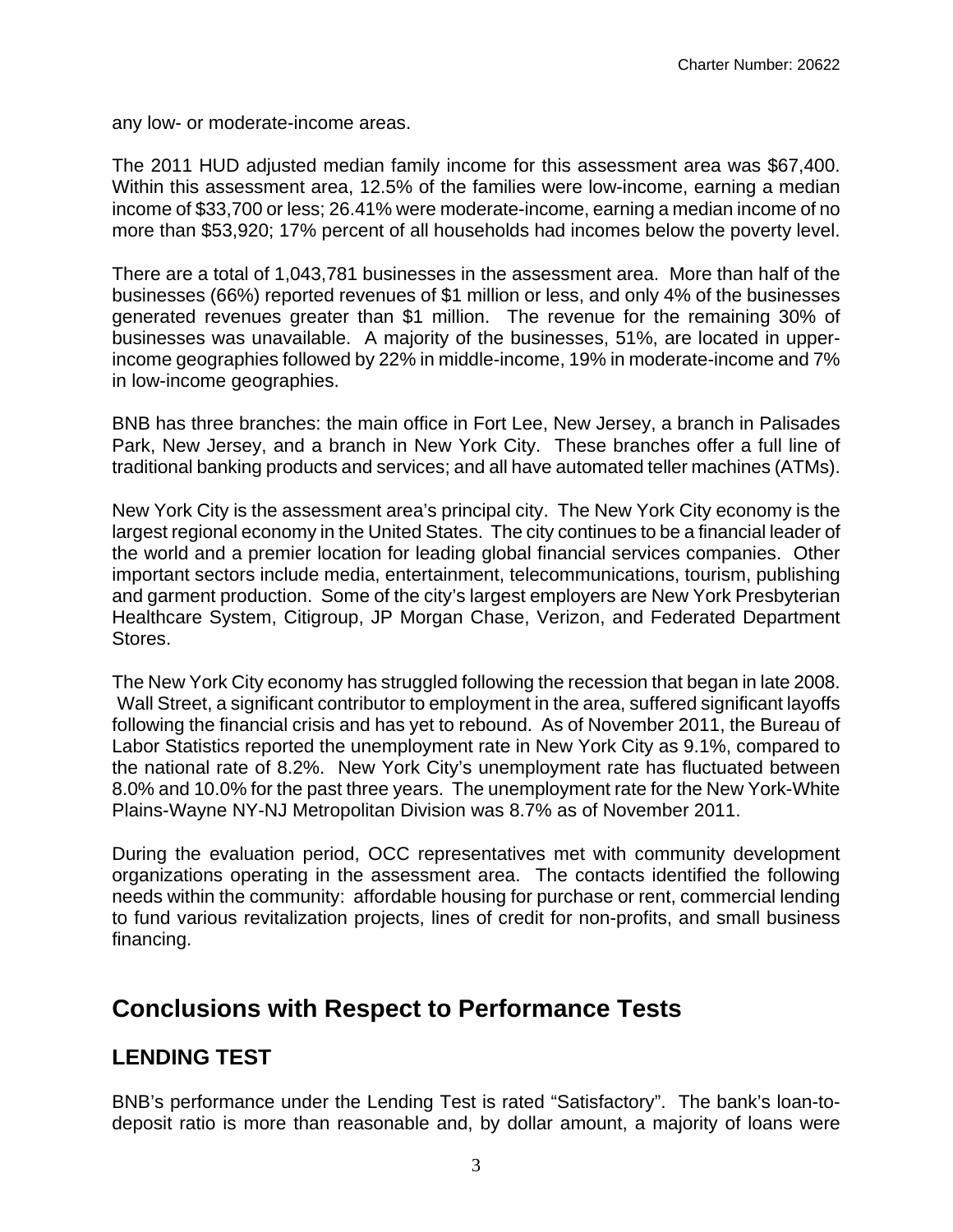originated inside the bank's assessment area. The distribution of loans to businesses reflects reasonable penetration among businesses of different sizes. The bank's geographic distribution of loans reflects reasonable dispersion throughout census tracts of different income levels.

#### **Loan-to-Deposit Ratio**

BNB's average quarterly loan-to-deposit ratio is more than reasonable given the bank's size, financial condition and the credit needs of the assessment area. The bank's average quarterly loan-to-deposit ratio over the eleven quarters since the last CRA examination was 85.69%. During this period, BNB's performance ranged from a low of 77.65% on September 30, 2011 to a high of 94.33% on June 30, 2009.

BNB's average quarterly loan-to-deposit ratio compares favorably to the average for six similarly situated banks over the same time period. The loan-to-deposit ratios for the six other banks averaged 70.03%.

#### **Lending in Assessment Area**

BNB, by dollar amount, originated a majority of its loans inside its assessment area. By number of loans, a majority of the loans were originated outside the assessment area. The following table details the bank's lending in the assessment area by number and dollar amount of loans. Based on our sample, 39.52% of the loans by number and 52.88% by dollar volume were within the bank's assessment area. Based on the dollar amount of loans originated in the assessment area, the bank met the standard for satisfactory performance under this criterion.

| Table 1 - Lending in BNB's Assessment Area |                 |        |                  |       |                                 |          |       |          |       |          |
|--------------------------------------------|-----------------|--------|------------------|-------|---------------------------------|----------|-------|----------|-------|----------|
|                                            | Number of Loans |        |                  |       | Dollars of Loans (in thousands) |          |       |          |       |          |
|                                            |                 | Inside | Outside<br>Total |       |                                 | Inside   |       | Outside  |       | Total    |
| Loan Type                                  | #               | $\%$   | #                | $\%$  |                                 |          | $\%$  |          | $\%$  |          |
| <b>Business</b>                            | 49              | 39.52  | 75               | 60.48 | 124                             | \$51,500 | 52.88 | \$45,883 | 47.11 | \$97,383 |

*Source: Business Loan Sample Jan. 1, 2010 – March 12, 2012* 

#### **Lending to Businesses of Different Sizes**

The distribution of loans to businesses reflects reasonable penetration among businesses of different sizes. The bank made 69.23% of its business loans to small businesses. Small businesses are businesses with gross annual revenues of one million dollars or less. This is considered reasonable compared to demographic data that shows 65.83% of the area's businesses are considered to be small businesses. By dollar amount, 51.96% of the business loans were made to small businesses.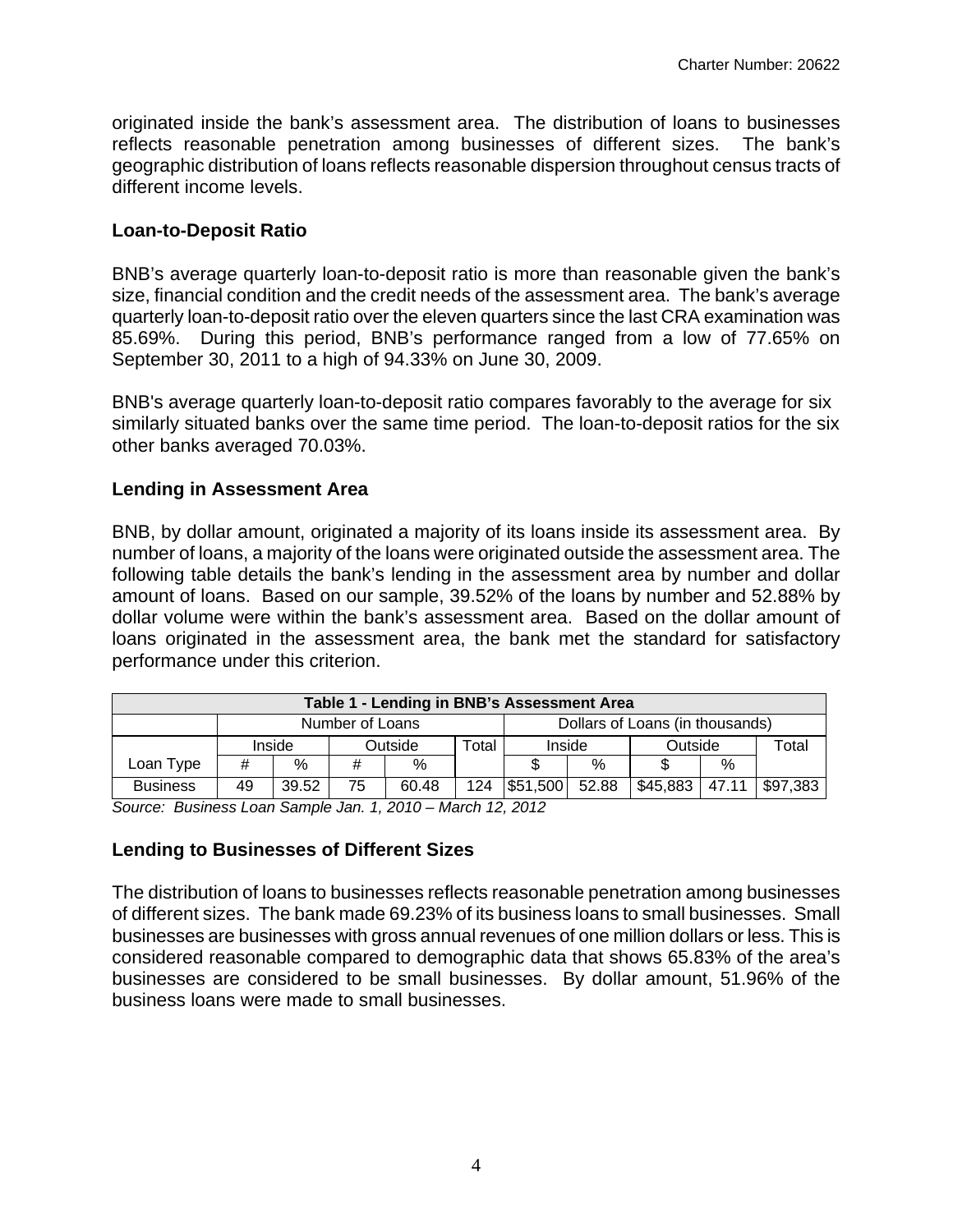| Table 2 - Borrower Distribution of Loans to Businesses in the New York-White Plains-Wayne<br><b>NY-NJ MD 35644</b> |              |               |                         |       |  |  |  |  |
|--------------------------------------------------------------------------------------------------------------------|--------------|---------------|-------------------------|-------|--|--|--|--|
| <b>Business Revenues (or</b><br>Sales)                                                                             | ≤\$1,000,000 | > \$1,000,000 | Unavailable/<br>Unknown | Total |  |  |  |  |
| % of AA Businesses                                                                                                 | 65.83        | 3.81          | 30.36                   | 100%  |  |  |  |  |
| % of Bank Loans in AA by #                                                                                         | 69.23        | 30.77         | 0.00                    | 100%  |  |  |  |  |
| % of Bank Loans in AA by \$                                                                                        | 51.96        | 48.04         | 0.00                    | 100%  |  |  |  |  |

 *Source: Business Loan Sample 2010-2012; 2011 Business Geodemographic Data* 

#### **Geographic Distribution of Loans**

The bank's geographic distribution of loans reflects reasonable dispersion throughout census tracts of different income levels. The bank made 3.85% of its business loans to businesses located in low-income census tracts and 19.23% of its business loans to businesses located in moderate-income tracts. This is considered reasonable because the percentage of BNB business loans made in low- and moderate-income census tracts is near the percentage of businesses that are located in these geographies.

| Table 3 - Geographic Distribution of Loans to Businesses in the New York-White Plains-Wayne<br><b>NY-NJ MD 35644</b> |                               |                     |                                                                            |                     |         |                       |           |                       |  |  |
|----------------------------------------------------------------------------------------------------------------------|-------------------------------|---------------------|----------------------------------------------------------------------------|---------------------|---------|-----------------------|-----------|-----------------------|--|--|
| Census Tract<br>Income Level                                                                                         | Low                           |                     | Moderate                                                                   |                     | Middle  |                       | Upper     |                       |  |  |
| Loan Type                                                                                                            | % of AA<br> Businesses Number | % of<br>οf<br>Loans | % of AA<br>Businesses   Number   Businesses   Number   Businesses   Number | % of<br>οt<br>Loans | % of AA | $%$ of<br>Οt<br>Loans | $%$ of AA | $%$ of<br>οf<br>Loans |  |  |
| <b>Business</b>                                                                                                      | 6.91                          | 3.85                | 18.96                                                                      | 19.23               | 22.31   | 19.23                 | 50.77     | 57.69                 |  |  |

*Source: Business Loan Sample 2010-2012; 2011 Business Geodemographic Data* 

#### **Responses to Complaints**

BNB has not received any CRA complaints during this evaluation period.

### **COMMUNITY DEVELOPMENT TEST**

BNB's performance under the Community Development Test is rated "Satisfactory". The bank demonstrated adequate responsiveness to community development needs through community development loans, qualified investments, and community development services.

#### **Number and Amount of Community Development Loans**

BNB originated nine community development loans totaling \$8.0 million. These loans promoted economic development and provided affordable housing in low- and moderateincome geographies in the assessment area.